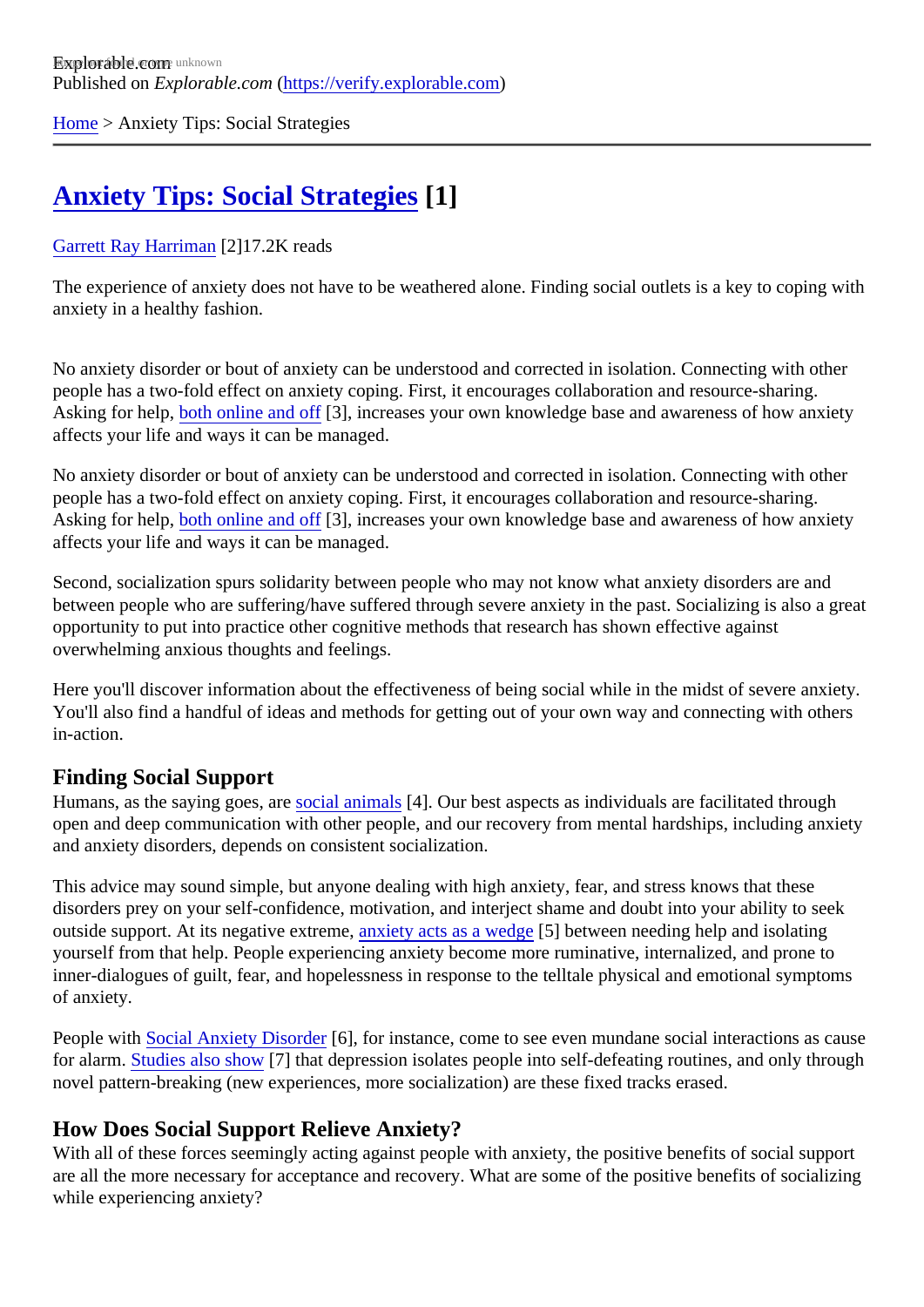- Biologically, [socializing produces the hormone oxyto](https://www.mentalhelp.net/articles/socialization-and-altruistic-acts-as-stress-relief/)<sup>8</sup> which activates the parasympathetic nervous system (the body's calming response). This hormone also increases the need to seek social support and assistance when in crisis. People with strong supportive networks of friends, family, or healthcare professionals receive more of a "social boost" from the chemical and other-seeking nature of oxytocin.
- Socializing takes the anxiety-sufferer out of his/her own head and problems to focus and help other people. This alone reduces many classic isolationist and withdrawal anxiety symptoms.
- Volunteering and performing altruistic acts is a great way to escape your own head. Helping those le fortunate than yourself gives you tremendous perspective not only on your own condition, but the resources and strengths you have at your disposal. It is also ally certified [9] to help your selfconfidence.
- Being social helps you achieve some mental distance from your own distress. It also promotes gratitude, a feeling itselinked to all manner of mental health benefited. Making social connections and then reflecting on their value in your life and recovery initiates the gratitude process.
- Gratitude itself also increases self-esteem and –confidence, making it easier to navigate and desire social connection.

# How to Become More Social

If you're convinced that social support is a catalyst for anxiety recovery, your next question is likely "What exactly can I do to get started?" As stated, the nature of negative stress and anxiety make finding initial reserves of confidence and motivation to help yourself seek others difficult, but not impossible.

Here is a short list of everyday ways you can begin being more social. Remembre ecovery and coping with anxiety depends on being social!

1.

Remember that ocial support involves many different relationships, so don't limit your definition. Socioemotional suppois the loving, sympathetic variety fostered between family and friends. Tangible supportan include money, resources, and a safe supportive place to stay. And informational supportncludes feedback and advice given by mentors and therapists. All of these kinds of social support facilitate better coping skills and reduce the likelihood of severe anxious outcomes

2.

Your community itself is a support network. Churches, non-profits, and clubs all offer commaraderie and social bonding. Let your community bolster your self-worth and reduce your anxious symptoms

3.

Join an online support community, forum, or website with people who are experiencing the same anxieties as you. Use websites IMeetUp[12] an[d Anxiety Social Ne](http://www.anxietysocialnet.com/)t<sup>[13]</sup> to find people with similar interests and experiences with anxiety. Therenare healthy options to choose from [14], and scientific evidence agreesline social support can be tremendously benefited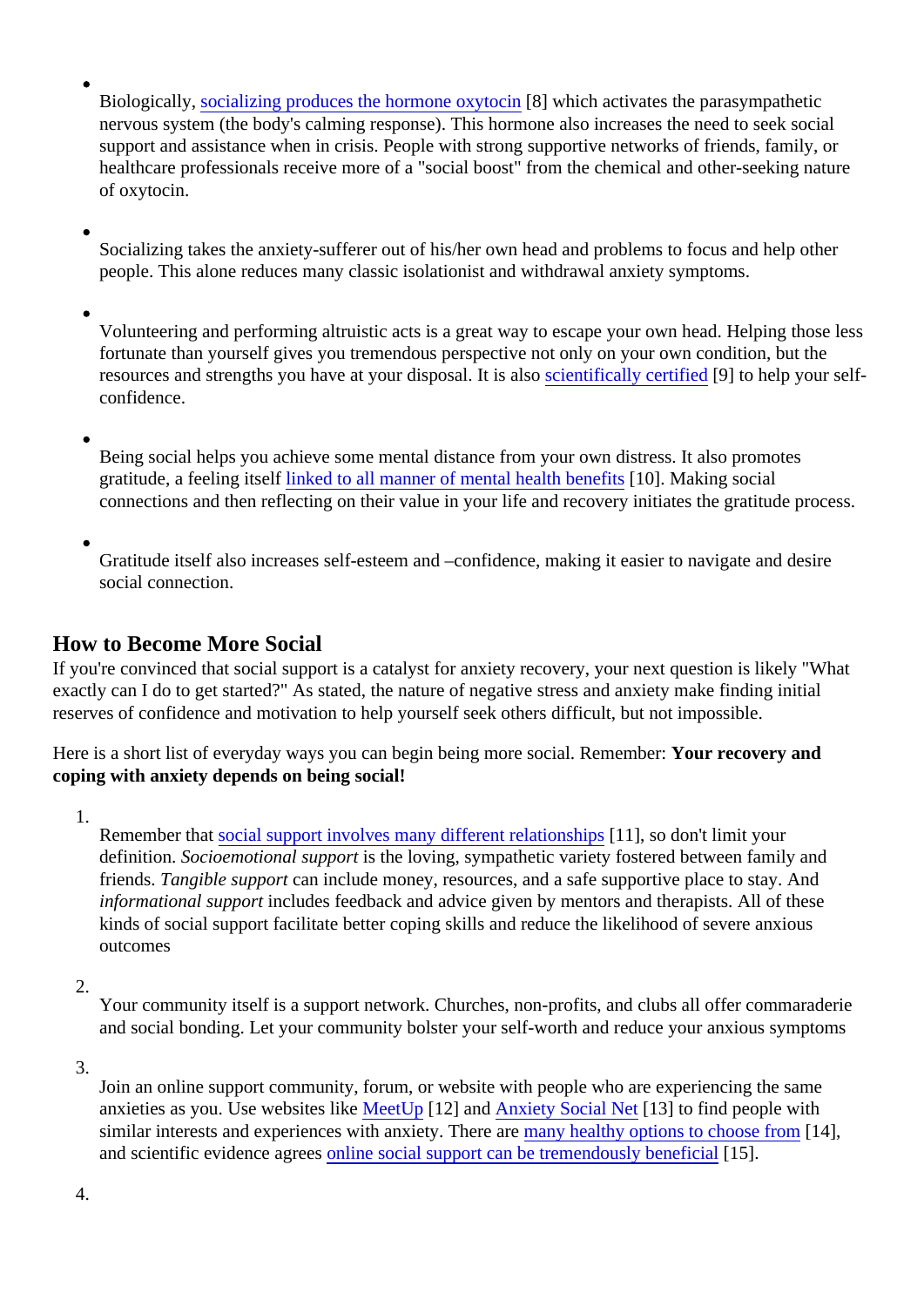Practice your communication skills by being more assertive and confident when speaking and interacting with others. This involves paying attention to non-verbal cues (body language), being an active listener (withholding judgement, providing feedback), and keeping stress and anxiety at bay (making specific points, using calming techniques). Here is detailed look at developing these [skills](http://www.helpguide.org/articles/relationships/effective-communication.htm) [16].

### 5.

Engage inself-soothing strategies 7], especially when your anxiety symptoms overshadow your will to follow through socially. Ask questions instead of assuming the thoughts and reactions of others ( mind-reading), list your anxiety-provoking thoughts, and keep ideas of future social blunders out of the present moment [18]

#### 6.

Use psychologis Robert Ellis's ABC Mode[19] to reinterpret anxiety-causing events or thoughts of social incompetenc[e. The steps includ](http://www.dartmouth.edu/~eap/abcstress2.pdf)e 20]:

A (Activating Event) – What was the situation itself? Look at the event objectively. ("I didn't call my friend today.")

B (Beliefs) – How/Why did you feel this situation happened the way it did? Record your reactions and thoughts to the event. ("I'm too anxious to make a phone call—I'm such a fool!")

C (Consequence) – What is your emotional response to this belief? ("I'm depressed. I'm never going to make a friend.")

The goal of the ABC Model is to recognize where your faults in logic lie between steps B and C. Recognize and label the ognitive distortion \$21] at work in your initial belief, challenge these negative beliefs bluntly and directly, and be aware of these ingrained belief patterns in the future.

7. Keep gratitude journa<sup>[22]</sup>. This is another way to appreciate all the ways people in your life help you gain perspective and motivate you to get better

8. Practic[e mindfulness and breathing techniq](https://explorable.com/mindfulness-breathing-exercise)ues, which we explore in-depth in the next section

Source URL: https://verify.explorable.com/e/cognitive-social-strategies?gid=21000

Links

[1] https://verify.explorable.com/e/cognitive-social-strategies

[2] https://verify.explorable.com/users/grharriman

[3] https://explorable.com/online-anxiety-treatment

[4] http://www.newyorker.com/magazine/2011/01/17/social-animal

[5] http://www.ncbi.nlm.nih.gov/pubmed/23746493

[6] https://explorable.com/social-anxiety-disorders

[7] http://www.biomedcentral.com/1471-2202/16/2

[8] https://www.mentalhelp.net/articles/socialization-and-altruistic-acts-as-stress-relief/

[9] http://www.helpguide.org/articles/work-career/volunteering-and-its-surprising-benefits.htm

[10] http://happierhuman.com/benefits-of-gratitude/

[11] http://psychcentral.com/lib/strategies-to-reduce-anxiety-and-stress/32/

[12] http://www.meetup.com/